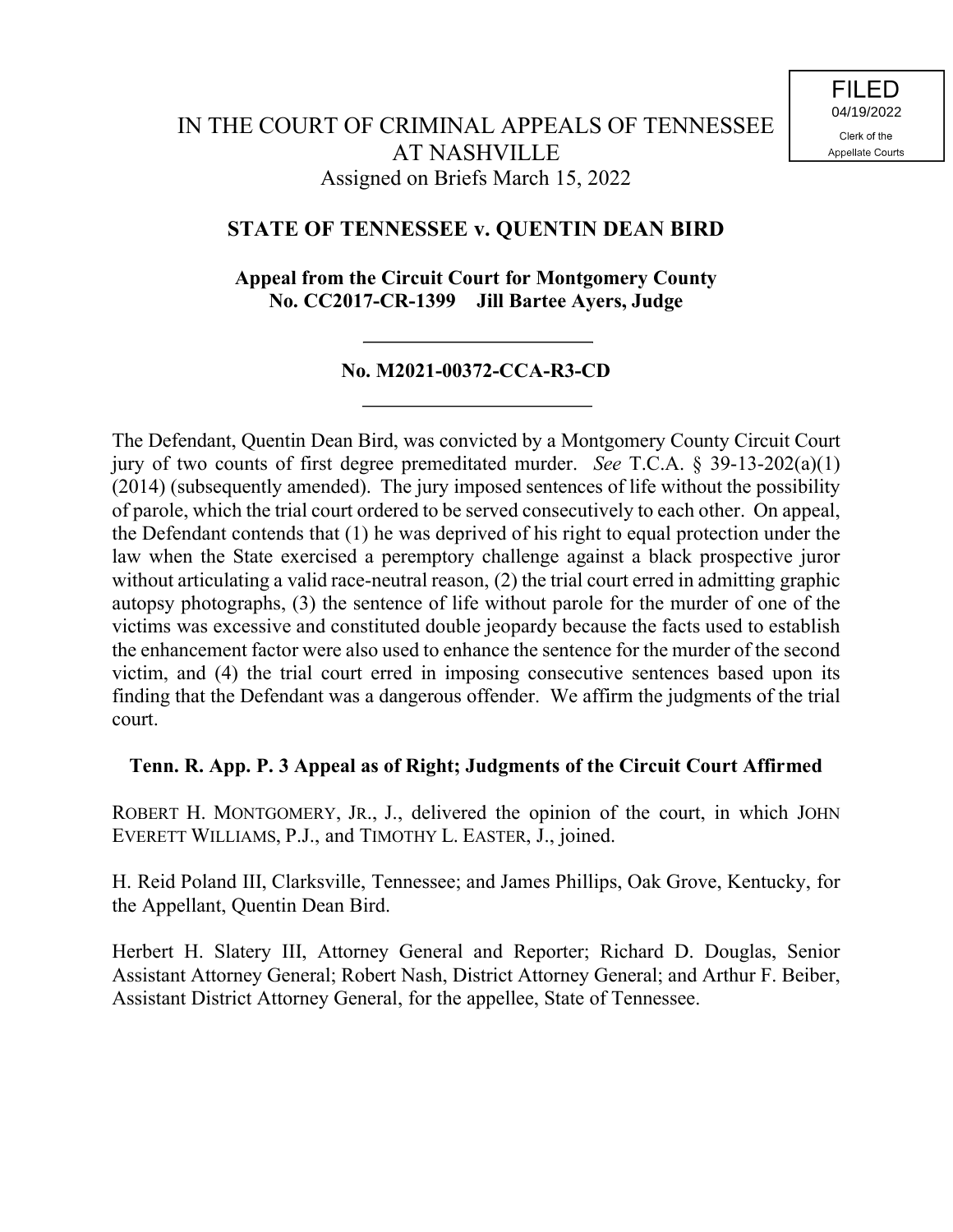#### **OPINION**

The Defendant's convictions result from the April 18, 2017 homicides of his former girlfriend, Allison Tenbarge, and their unborn child, Parker Tenbarge. For clarity, we will refer to Ms. Tenbarge as "the victim" and to the child as "the fetal victim." The victim was stabbed about fifteen times and died from her injuries, and the fetal victim died *in utero* of hypoxia, which was related to the stabbing. The Defendant did not challenge the State's proof that he committed the killings, but he contested the evidence of premeditation, contending that the offenses had been either second degree murder or voluntary manslaughter.

The evidence offered at the trial showed that the twenty-year-old victim had been in a romantic relationship with the Defendant for about one year and that at the time of her death, she was pregnant with their child. The victim and the Defendant had lived together in the Defendant's parents' home in Kentucky. The relationship had been off-and-on, but the couple eventually moved into an apartment in Clarksville after the victim's mother provided money for living expenses. About a week before her death, the victim decided to leave the Defendant and to move home with her parents in Indiana. Three days before her death, the victim attended a baby shower in her honor, at which she was photographed with a male guest. The victim posted this and other photographs from the shower on Facebook. The victim's friends and family recalled the victim as a loving, nonviolent person and described her as tall and thin.

On April 18, 2017, the victim and her friend, Regene Gill, drove to Clarksville to retrieve the victim's belongings from the apartment the victim had shared with the Defendant. The victim was expected to return to her parents' home in Indiana by 5:00 p.m. the same day but did not. After the victim's mother called the Clarksville Police, an officer went to the apartment about 10:00 p.m. He found the apartment locked and Ms. Gill in a van outside the apartment. A few hours later, a member of the victim's family provided a key to the apartment. Officers entered, where they found a blood trail on the floor and wall leading up a stairwell. The victim, who had no pulse, lay on the floor in the corner of an upstairs bedroom. She appeared to have several stab wounds, and the walls and ceiling had blood "castoff." The apartment had no signs of forced entry. Stains which appeared to be blood were observed in several rooms, with a large amount of blood being in the room where the victim was found. Using leucocrystal violet analysis, latent blood footprints were found in the kitchen. Knives missing from a knife block in the kitchen were never located at the scene.

Within a couple of weeks before the crimes, the Defendant commented to a coworker that he "regretted [the victim's] being pregnant." The Defendant told a second coworker that the victim had ended the relationship and had moved out of their apartment and that she had been coming back to Clarksville to retrieve her belongings. On the day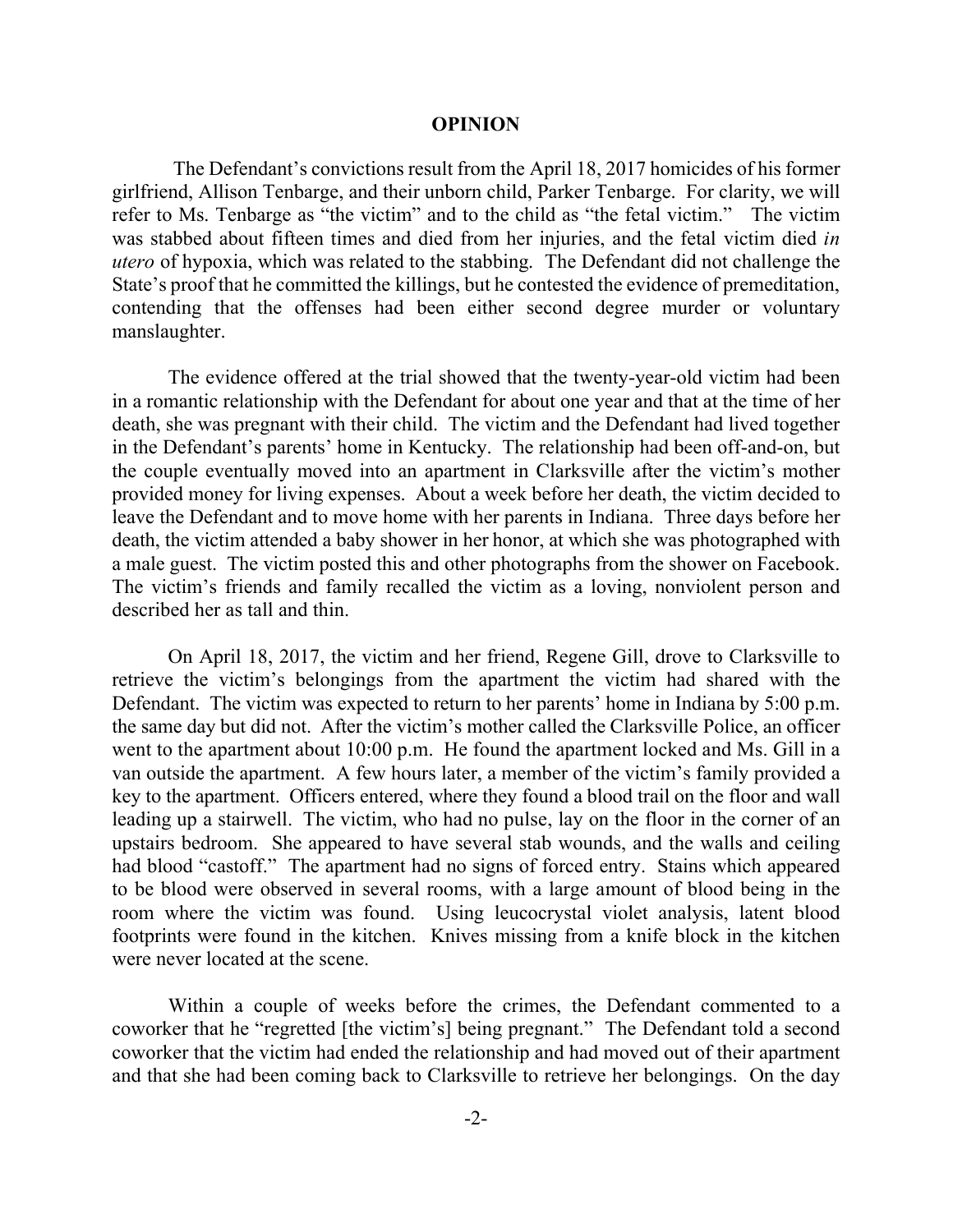of the crimes, the Defendant received a telephone call and told the second coworker that the victim was at the Defendant and the victim's apartment and that she needed a key in order to retrieve her belongings. The second coworker said the Defendant left work and did not return later on the day of the stabbings, even after the second coworker overheard a manager telephoning the Defendant.

While they drove to Clarksville on the morning of April 18, 2017, the victim directed Regene Gill to send text messages to the Defendant from the victim's cell phone. In the messages, Ms. Gill asked when the Defendant would be at work, and the Defendant responded that he was not working that day. When Ms. Gill and the victim arrived at the apartment, the victim used a key to open the door. As Ms. Gill and the victim gathered the victim's and the fetal victim's belongings from the apartment, the Defendant arrived. He "grabbed" the victim and told her she did not have to leave, and he accused the victim of being unfaithful to him and claimed he was not the father of the fetal victim. The Defendant later helped Ms. Gill and the victim pack and remove belongings, and the victim asked Ms. Gill to wait outside in order for the victim and the Defendant to speak privately. Ms. Gill went outside and sat in the van in which she and the victim had arrived. At the victim's request, Ms. Gill held the victim's cell phone when Ms. Gill went to wait in the van. Ms. Gill saw the Defendant come out of the apartment with a television, placed it in the van, and returned inside. During the approximate twenty minutes she waited in the van, Ms. Gill received text messages on the victim's cell phone sent from the Defendant's cell phone asking for more time, how much gas and change were in the car, and for Ms. Gill to leave to purchase chewing gum for the Defendant. The Defendant called the victim's cell phone twice and spoke to Ms. Gill, who heard the Defendant ask another person "if she was going to cancel the doctor's appointment." Ms. Gill did not hear a response from the other person. In the other cell phone call, the Defendant asked Ms. Gill to leave to get chewing gum. Ms. Gill purchased the chewing gum at 11:27 a.m. and returned to the apartment complex, and she noticed that the Defendant's car was gone and that the apartment door was locked. Ms. Gill received a text message on the victim's cell phone stating that the victim and the Defendant had gone to a bank. Ms. Gill believed at the time that the victim sent the text message. Ms. Gill received other text messages on the victim's cell phone about other places the Defendant and the victim purportedly went. She received a text message requesting "[m]essages or . . . screenshots to make [the Defendant] mad for what he did to her." Ms. Gill remained at the apartment until after the police arrived around sometime after 11:00 p.m.

After the crimes, damage was discovered at the victim's family's Kentucky lake house. A window screen was removed, a window was broken, and blood was found throughout the house and outside. A large kitchen knife, a smaller knife, and razor blades were in a bedroom. The knives appeared to have come from a knife block in the lake house kitchen. The bedspread was covered in blood. A bloody sweatshirt was on the floor of another bedroom.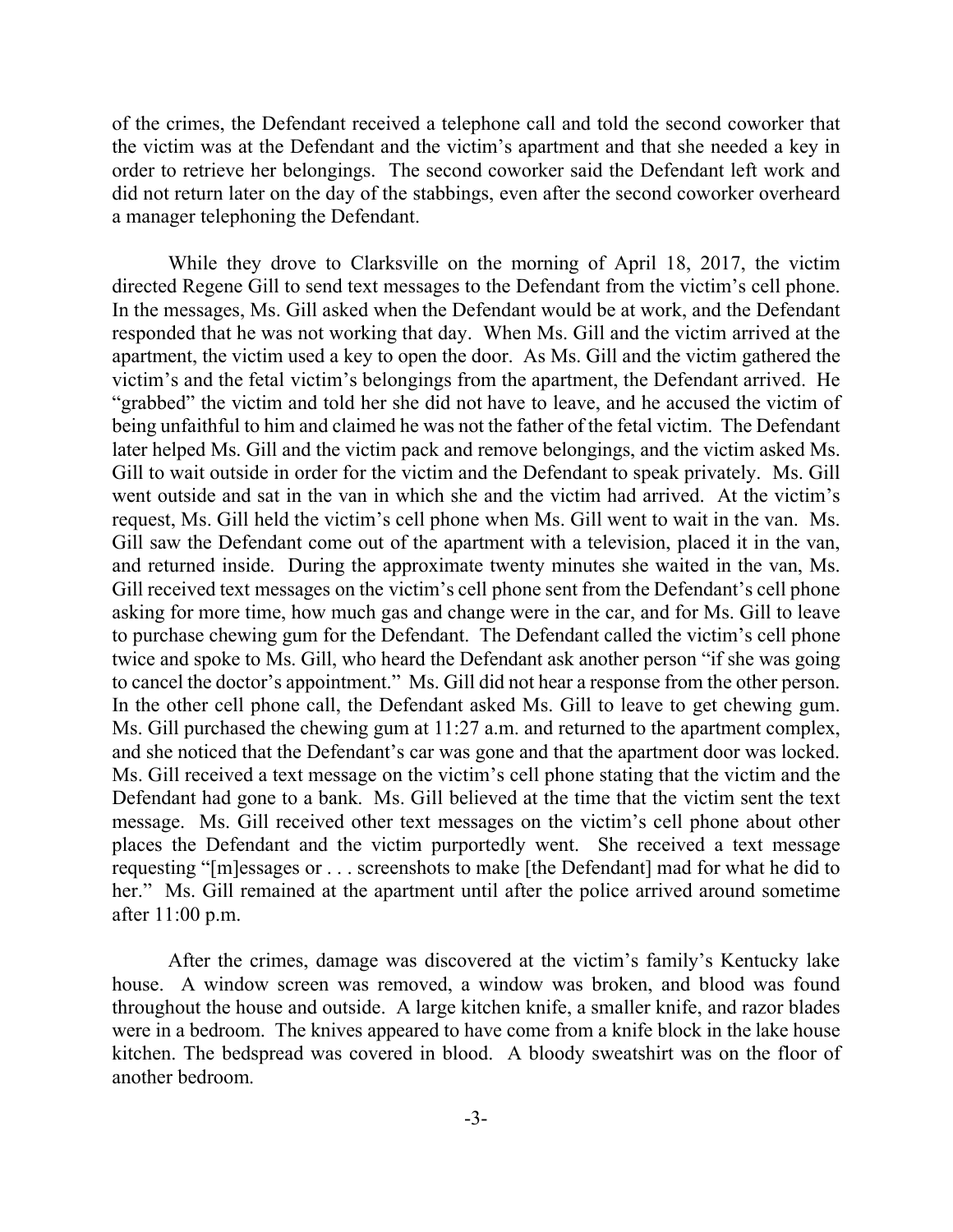After "pinging" his cell phone, the authorities located the Defendant, who was inside a camper at a recreational vehicle park in Kentucky. A window of the camper had been broken, and the contents of the camper were in disarray. The Defendant came out of the camper voluntarily when the police arrived. He was shirtless and covered in blood, with cuts or puncture wounds on one or both arms. The Defendant was calm. The Defendant's car was parked near the camper, and the passenger seat contained a grill cover, charcoal, and burn marks.

The Defendant was transported for medical treatment and "began to tell [a police officer] . . . the story of what had happened." The Defendant agreed to provide buccal swabs. At the hospital, the Defendant was "laid back and nonchalant about the whole thing."

A forensic cell phone expert examined the victim's and the Defendant's cell phones. Some messages had been deleted from the Defendant's cell phone but none appeared to have been deleted from the victim's cell phone.

Text messages from the two cell phones show that the victim arrived at the apartment around 8:48 a.m. The Defendant asked who was with the victim. A call was placed from the Defendant's cell phone to the victim's cell phone at 9:03 a.m. but was unanswered. At 10:18 a.m., the Defendant's cell phone sent a text message to the victim's cell phone which stated, "Hold on two more minute[s]." At 10:45 a.m., the Defendant's cell phone was used to state, "Okay we're almost done trying to figure out what to do after Parker is born[.]" Two minutes later, the Defendant's cell phone was used to search the internet for information about committing suicide. Throughout the afternoon and evening, the Defendant's cell phone was used to search for suicide methods. Shortly after the first search for suicide information on the Defendant's cell phone, the victim's cell phone received a message from the Defendant's cell phone stating, "And I admitted to him about the other guys." A response asked, "What other guys?" A message from the Defendant's cell phone responded, "Just the one that came to the baby shower." At 11:18 a.m., the message from the Defendant's cell phone asked, "Can you drive to the gas station for [the Defendant?]" A few minutes later, a message from the Defendant's cell phone stated, "Headed to the ba[n]k then we can leave[.]" Messages from the Defendant's cell phone continued and pertained to the purported trip to the bank, whether the victim should reunite with the Defendant, and when the victim would be able leave with Ms. Gill. Messages throughout the afternoon were sent from the Defendant's cell phone to the victim's cell phone about the Defendant and the victim communicating with other women and other men. Some of the messages referred to "Seth," and a message from the Defendant's cell phone requested a photograph of Seth "[f]rom Facebook." As the day progressed, the messages from the victim's cell phone showed that the victim's family became concerned because the victim had not returned home. Messages from the Defendant's cell phone sent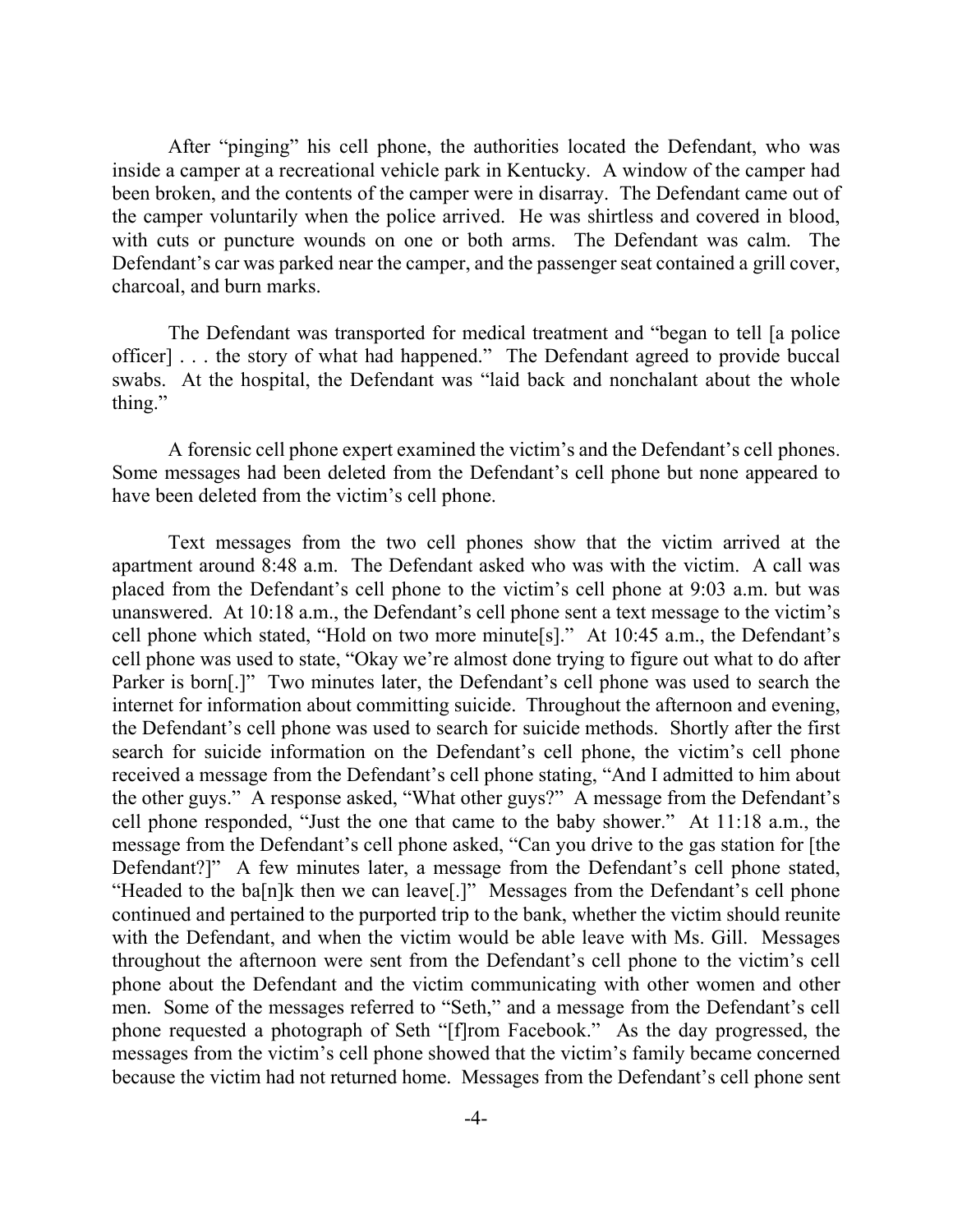to the victim's cell phone instructed the recipient to make excuses to others about the sender's location. Messages from the victim's cell phone stated that the victim's family was concerned. At 11:07 p.m., a message from the victim's cell phone sent to the Defendant's cell phone stated, "The Cops Is Here[.]"

The Defendant's internet browser history for April 16, 2017, which was two days before the crimes, showed his cell phone was used to view the victim's mother's Facebook page, which contained photographs of the victim's baby shower.

The victim's OB/GYN physician testified that on April 18, 2018, the victim was thirty-six weeks pregnant and that a fetus was considered viable at twenty-two to twentythree weeks, or at a weight of 500 grams.

According to the forensic pathologist who performed the autopsies of the victim and the fetal victim, the victim sustained about fifteen stab wounds. Many of the wounds were to her left torso. She had defensive wounds on her left arm and left leg, which the pathologist said would be consistent with the victim having used her arm and leg to shield her pregnant abdomen. The victim's uterus had stab wounds. The fetal victim had "incised sharp-force injuries." The autopsy of the fetal victim confirmed that the fetus was at least thirty-two weeks old and was viable. In the forensic pathologist's expert opinion, the fetal victim might have survived if delivered or taken by C-section. However, the fetal victim "died due to the fact the mom died rather than due to a direct effect of the incised wounds [to the fetal victim]." The expert estimated that the stab wounds were consistent with a knife blade of two and one-half to four and one-half inches. In the expert's opinion, the victim died from blood loss, and the fetal victim died from hypoxia due to dependency upon the victim for oxygen. The manner of death for both victims was homicide.

DNA kinship analysis showed a greater than 99% likelihood that the Defendant was the biological father of the fetal victim.

The jury found the Defendant guilty of first degree premeditated murder of the victim and first degree premeditated murder of the fetal victim.

The trial proceeded to the sentencing phase, in which the jury considered the possible sentences of life and life without the possibility of parole.

The victim's father testified that his family had been "devastated" by the loss of the victims.

A friend of the Defendant testified that the Defendant's actions in the present case were out of character, that the Defendant had been peaceful in their interactions, and that he thought the Defendant had potential for rehabilitation.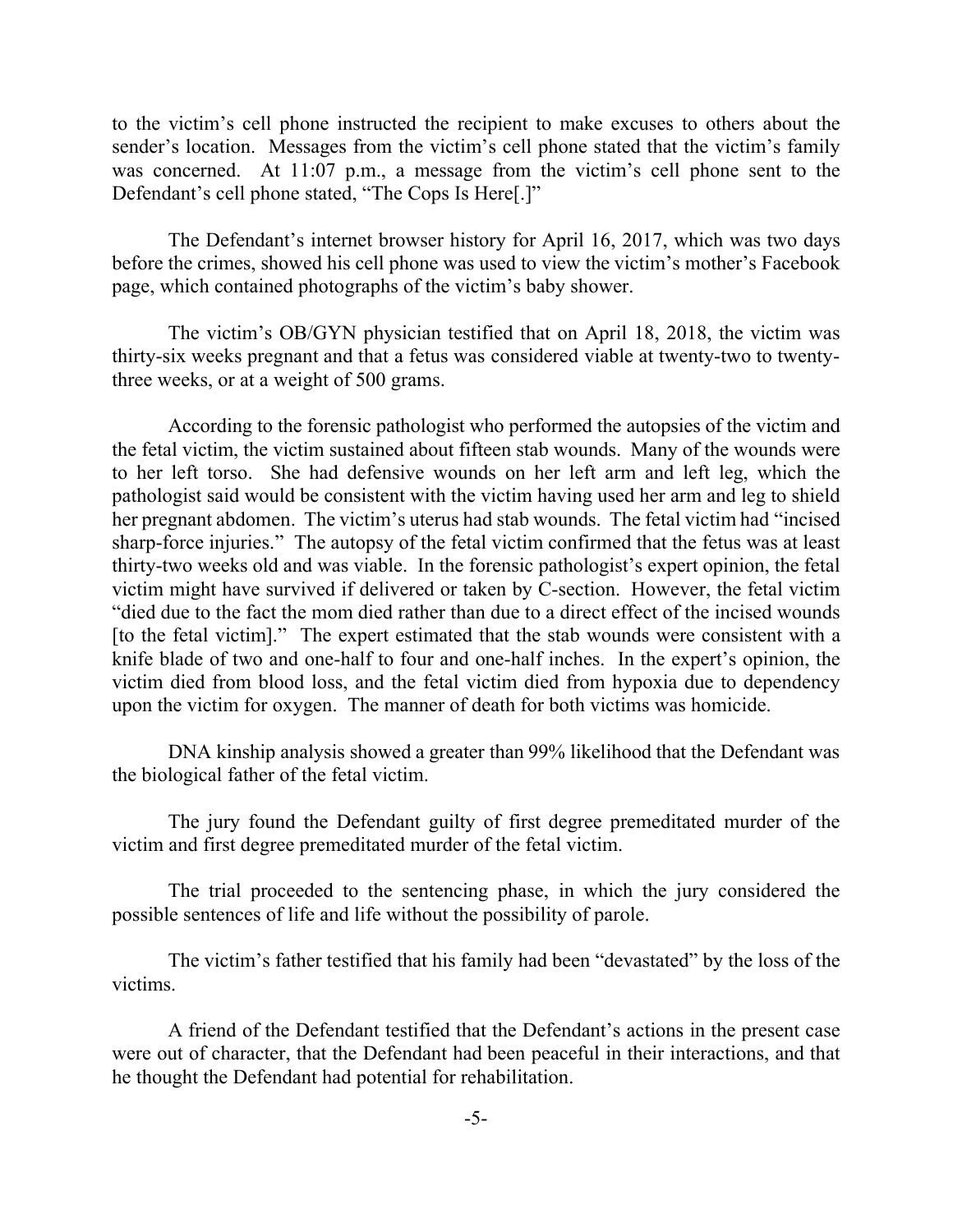The Defendant's father testified that the Defendant, who was age twenty-one at the time of the crimes, had been a talented high school football player. The Defendant's father thought the Defendant had rehabilitative potential and said the Defendant had expressed remorse for his actions in the present case.

After receiving the evidence, the jury found that the Defendant should receive sentences of life without parole for each of the two convictions. For the first degree murder of the victim, the jury found the aggravating circumstance: "[T]he murder was committed against a pregnant woman, and the defendant intentionally killed the victim, knowing that she was pregnant[.]" T.C.A. § 39-13-204(i)(16) (2018) (subsequently amended). For the first degree murder of the fetal victim, the jury found the aggravating circumstance: "The murder was committed against a person less than twelve (12) years of age and the defendant was eighteen (18) years of age or older[.]" *Id.* at (i)(1).

The trial court conducted a sentencing hearing to determine whether the sentences should be served concurrently or consecutively. According to the presentence report, the Defendant had prior convictions in Kentucky for domestic violence and two counts of criminal trespass. He had graduated from high school and had dropped out of college. The Defendant was rated "high for violent" using the Strong-R Risk Assessment Tool. In the victim impact statement, the victim's father stated that he had been emotionally injured by the crimes. He recounted that he and the victim had a shared love of country music, that he told her jokes, that he would not get to dance with her at her wedding, and that he had paid for her funeral expenses with money he had saved for her wedding. He also expressed his sorrow over the loss of his grandson, the fetal victim. In a separate victim impact statement, the victim's mother said that the Defendant had taken the victim's confidence, distanced her from loved ones, had belittled her, and had been unfaithful to her even after she became pregnant with his child. She said that the family had been impacted by the loss of the victims and that the victim would have been a good mother. She said the victim's brothers had feelings of guilt and loss.

In an allocution, the Defendant stated that he was sorry but that he understood an apology was insufficient for the victim's family. He said that he was not a bad person and that he had daily regrets for his actions and thoughts of the victims. He said he missed his parents, nieces, and nephews.

In imposing consecutive service, the trial court found that the Defendant was a "dangerous offender whose behavior indicates little or no regard for human life and no hesitation about committing a crime in which the risk to human life is high[.]" *See id.* § 40-35-115(b)(4) (2019) (subsequently amended). The court noted the Defendant's prior criminal history, the deception and manipulation he used to commit the present offenses, and the "horrific multiple stab wounds" to the victims. The court found that consecutive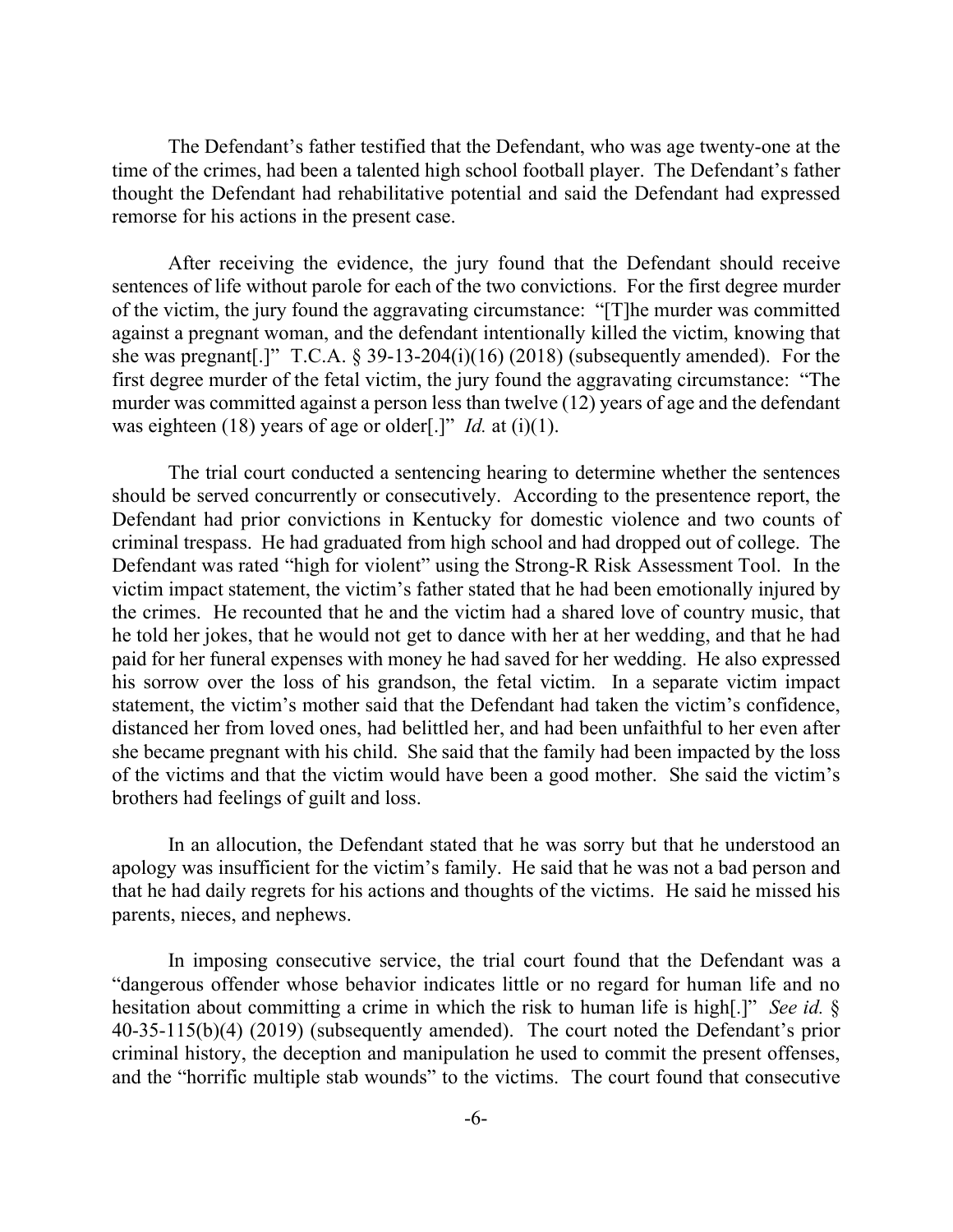sentences were justly deserved in relation to the seriousness of the offenses and for the protection of society. This appeal followed.

#### **I**

### **Exercise of Peremptory Challenge**

The Defendant contends that the State improperly exercised a peremptory challenge to a prospective juror for a race-based reason, in violation of *Batson v. Kentucky*, 476 U.S. 79 (1985). He argues that the prosecutor's stated reasoning for challenging a black prospective juror – that the prospective juror had a local DUI conviction – was pretextual and insufficient to establish a non-racial motive for striking the juror, who was the only black prospective juror called at this point. The State responds that the trial court did not err in determining that it provided a race-neutral explanation for striking the prospective juror from the panel. We agree with the State.

In *Batson*, the United States Supreme Court held that the Equal Protection Clause prohibits the prosecution from excluding potential jurors based solely upon race. *Batson*, 476 U.S. at 89; *see Georgia v. McCollum*, 505 U.S. 42, 59 (1992) (extending the prohibition against race-based peremptory challenges to those challenges made by a defendant). When a party raises a *Batson* claim, the party must first establish a prima facie case of purposeful discrimination. *Batson*, 476 U.S. at 96. A defendant establishes a prima facie case of purposeful discrimination by showing that the State "excluded members of a cognizable racial group from the jury pool." *State v. Echols*, 382 S.W.3d 266, 281-82 (Tenn. 2012); *State v. Ellison*, 841 S.W.2d 824, 826 (Tenn. 1992); *see Powers v. Ohio*, 499 U.S. 400, 416 (1991). Second, the party who exercises the peremptory challenge is allowed the opportunity to rebut the prima facie showing by offering a race-neutral reason for its peremptory challenge. *Batson*, 476 U.S. at 97. Third, a trial court must determine whether the objecting party has established purposeful discrimination. *Id*.

A party's race-neutral explanation that merely consists of a denial of discriminatory motive or an assurance of good faith is insufficient. *See id.* Rather, the race-neutral reason must be "related to the particular case to be tried." *Id.* at 98. However, the explanation itself need not be "persuasive, or even plausible." *Purkett v. Elem*, 514 U.S. 765, 767-68 (1995) (internal quotation marks and citation omitted). "Unless a discriminatory intent is inherent in the prosecutor's explanation, the reason offered will be deemed race neutral." *Id.* at 768. In response to the race-neutral explanation, the trial court must examine and assess the plausibility of the explanation in light of all the evidence. *Miller-El v. Dretke*, 545 U.S. 231, 251-52 (2005); *see Woodson v. Porter Brown Limestone Co.*, 916 S.W.2d 896, 906 (Tenn. 1996). In this regard, the opponent of the peremptory challenge bears the burden of proving purposeful discrimination. *Purkett*, 514 U.S. at 768. A party may raise a *Batson* claim on behalf of a juror without the party's being part of the improperly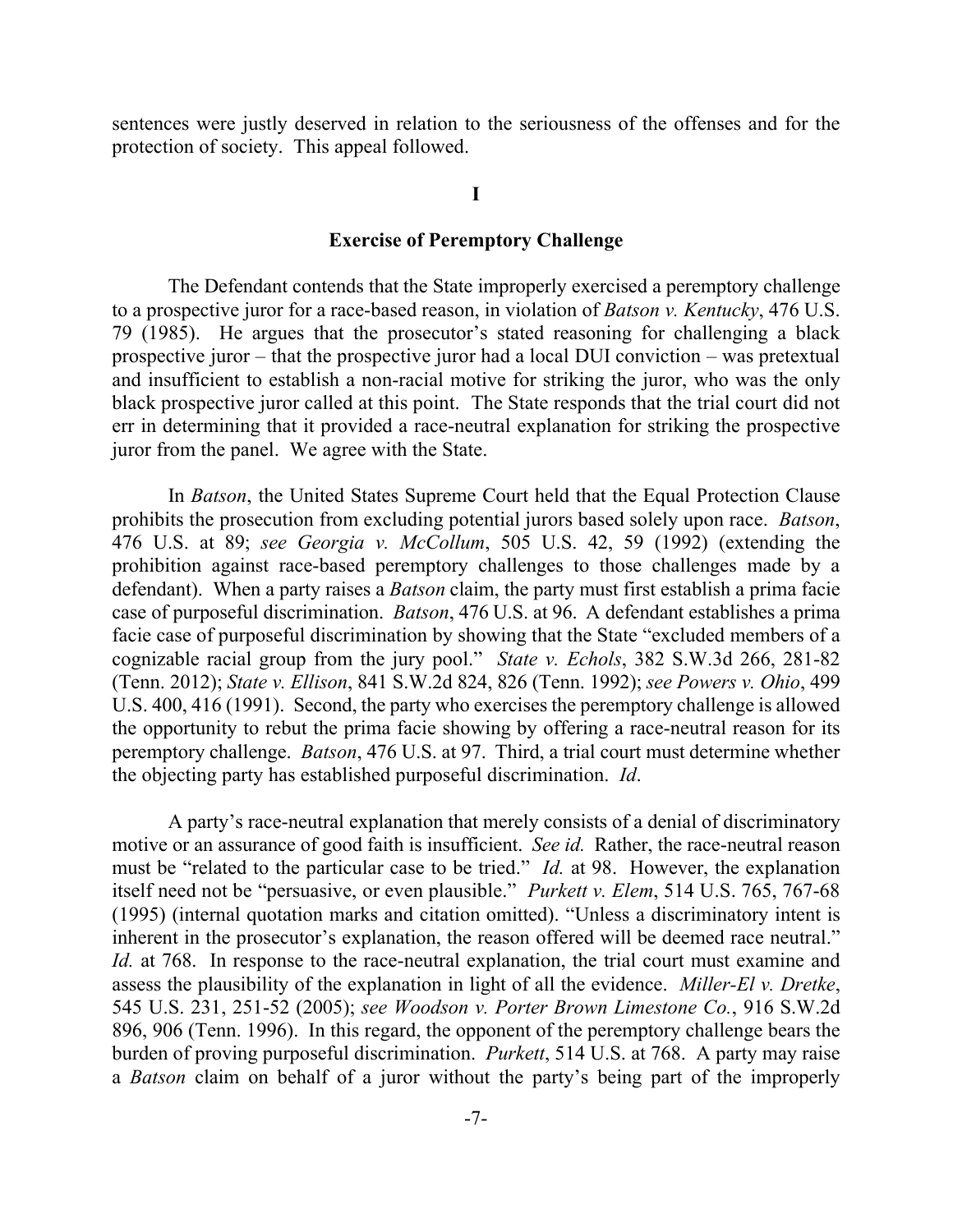excluded group. *See Powers*, 499 U.S. at 400; *see also Ellison*, 841 S.W.2d at 824. In making its determination,

The trial [court] must carefully articulate specific reasons for each finding on the record, i.e., whether a prima facie case has been established; whether a neutral explanation has been given; and whether the totality of the circumstances support a finding of purposeful discrimination. The trial court's factual findings are imperative in this context. On appeal, the trial court's findings are to be accorded great deference and not set aside unless clearly erroneous.

*Woodson*, 916 S.W.2d at 906; *see State v. Hugueley*, 185 S.W.3d 356, 374 (Tenn. 2006).

In *Miller-El*, the prosecutor challenged two African-American jurors because the prosecutor was concerned about the jurors' beliefs regarding the death penalty. 545 U.S. at 243. However, white panelists who had expressed similar views were not challenged. *Id.* at 244. The United States Supreme Court concluded, "If a prosecutor's proffered reason for striking a black panelist applies just as well to an otherwise-similar nonblack who is permitted to serve, that is evidence tending to prove purposeful discrimination to be considered at *Batson's* third step." *Id*. at 241. The Court noted relative to the first juror,

[N]onblack jurors whose remarks on rehabilitation could well have signaled a limit on their willingness to impose a death sentence were not questioned further and drew no objection, but the prosecution expressed apprehension about a black juror's belief in the possibility of reformation even though he repeatedly stated his approval of the death penalty and testified that he could impose it . . . even when the alternative sentence of life imprisonment would give a defendant (like everyone else in the world) the opportunity to reform.

*Id*. at 245; *see Zakour*, 215 S.W.3d at 770-71 (holding that a *Batson* violation occurred in a civil case when the defendants' reason for challenging an African-American juror was inconsistent with how they questioned other potential jurors and based upon incorrect information).

The record reflects that the following occurred during jury selection: The prospective jurors were questioned about their ability to be objective despite information that some of them knew about the case. They were asked about prior criminal cases in which they or close family members had been involved. Two prospective jurors, one of whom was the prospective juror about which the *Batson* issue was raised, stated that they had been prosecuted locally for driving under the influence (DUI). The prospective juror in question had been prosecuted in 2017, and the other prospective juror had been prosecuted in 2008. The jury selection occurred in February 2020. Another juror stated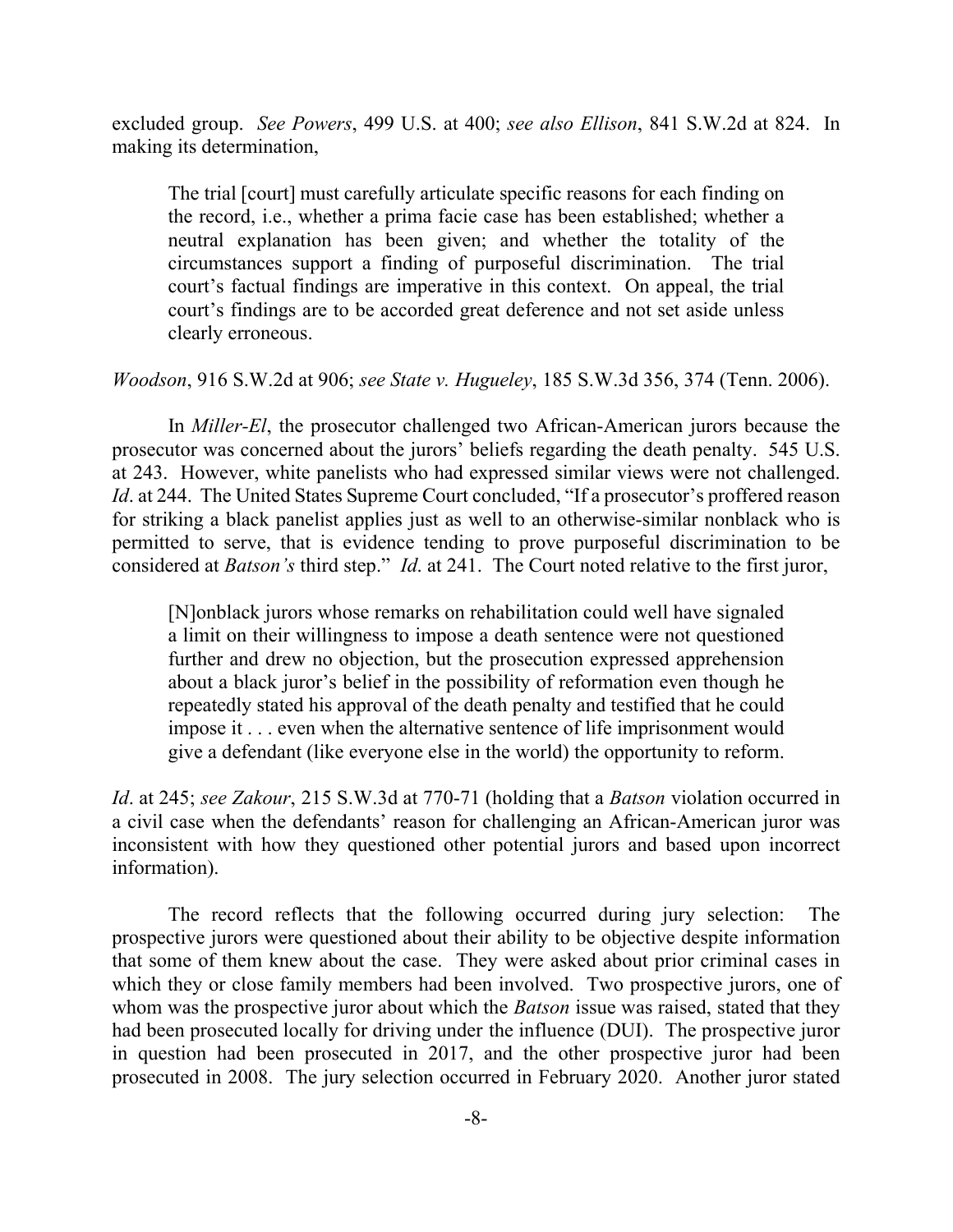his brother had various criminal charges during the eight years before the trial in the present case. Another juror stated that her husband had been prosecuted thirty years ago for driving on a revoked license case in another state. All the prospective jurors were questioned about their relationships with anyone in law enforcement. The prospective juror who was the subject of the *Batson* challenge and the other juror who had been convicted of DUI were questioned individually about how they would determine witness credibility and about their understanding of proof beyond a reasonable doubt. The prospective juror with the 2008 DUI conviction was questioned about whether he would evaluate a police officer's credibility differently than other witnesses, and he said he would not. The prospective jurors were questioned about whether they had been victims of violent crime. After peremptory challenges were submitted by the parties, seven prospective jurors were excused. They included the two prospective jurors convicted of DUI, a prospective juror who had been a crime victim and whose brother had a history of multiple criminal charges, and a prospective juror who had twice been a crime victim. Prospective jurors who had witnessed crimes but who did not state they had been crime victims were not excused.

The defense raised a *Batson* challenge to the State's peremptory challenge of the prospective juror convicted of DUI in 2017, noting that he was the only black prospective juror. The prosecutor responded that he had challenged both jurors with prior DUI convictions. The trial court accepted the prior DUI conviction obtained by local law enforcement as a race-neutral reason for the juror in question to be excused by peremptory challenge.

The Defendant argues that the prospective juror's prior conviction was from 2007 and was over ten years old. The record does not support this factual claim. The transcript reflects that the prospective juror said his conviction was from 2017. The Defendant's trial occurred in February 2020. The Defendant also argues that the State failed to question this prospective juror about his ability to be fair, notwithstanding his having been prosecuted by local authorities, but that the State questioned other prospective jurors about their ability to be fair despite their prior interactions with law enforcement or their family members' previous prosecutions.

The Defendant established a prima facie case of purposeful discrimination by showing the exclusion of a member of a cognizable race group from the jury pool. *See Batson*, 476 U.S. at 96; *Echols*, 382 S.W.3d at 281-82. The State offered a race-neutral explanation for the challenge. *See Batson*, 476 U.S. at 97. The trial court determined that the defense had not established purposeful discrimination. *See id.*

The record reflects that the State made peremptory challenges to both jurors with local DUI convictions, that this was the stated reason for the challenges, and that both were excused. The other prospective jurors who had prior interactions with law enforcement or whose family members had such interactions did not report that they, personally, had been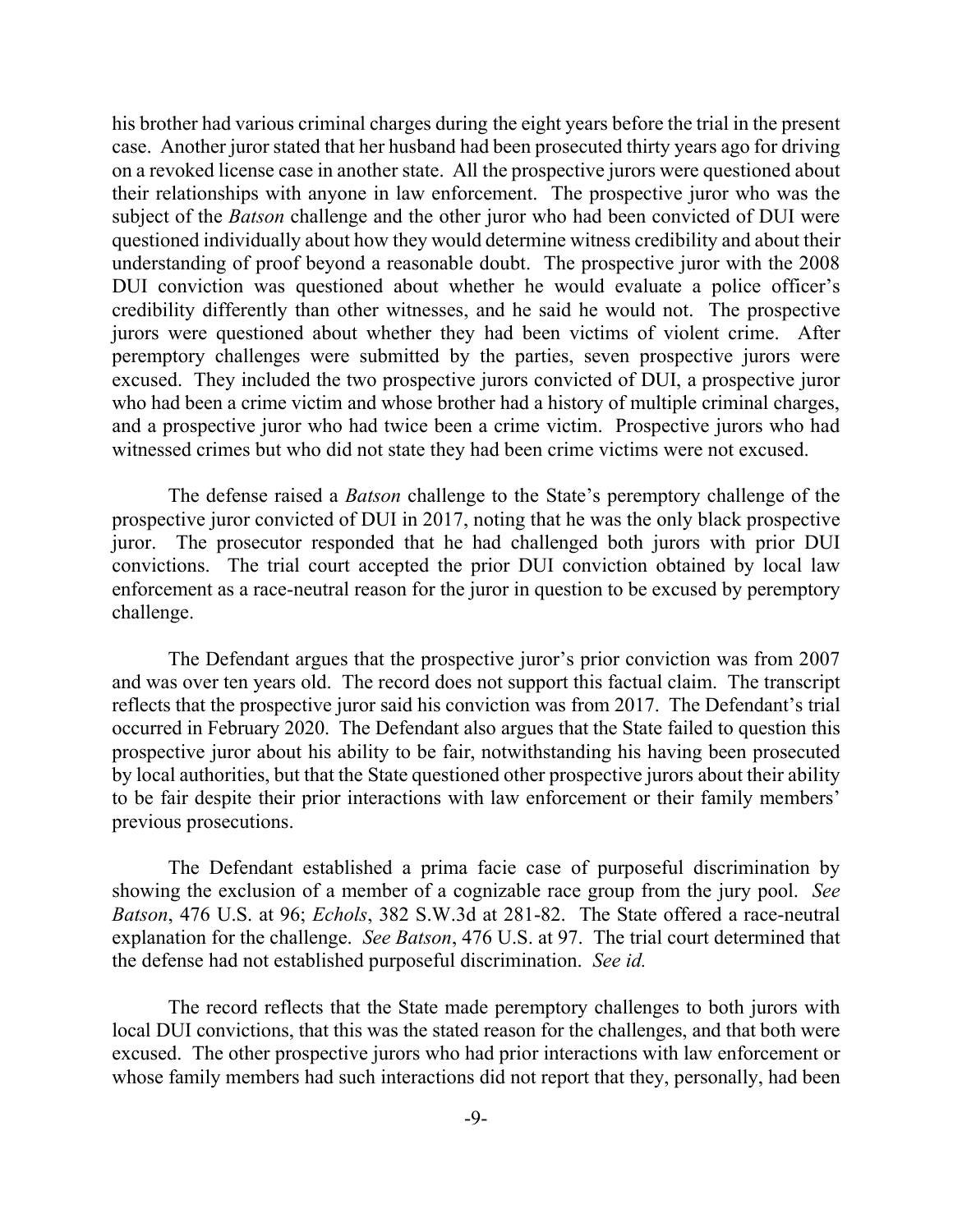prosecuted. Two prospective jurors who had been crime victims were excused, although the record does not reflect which party challenged them. The prospective juror in question was not specifically asked about any prejudice he might harbor toward local law enforcement due to his DUI conviction, but he was questioned about how he would assess witness credibility and his understanding of proof beyond a reasonable doubt. Upon review, we conclude that the trial court was not clearly erroneous in its finding that the Defendant failed to show purposeful discrimination. *See Woodson*, 916 S.W.2d at 906; *Hugueley*, 185 S.W.3d at 374; *see United States v. Forrest*, 402 F.2d 678, 687 (6th Cir. 2005) (holding that a prospective juror's history of criminal charges and demeanor provided a sufficient explanation to rebut prima facie claim of racial discrimination). The Defendant is not entitled to relief on this basis.

### **II**

### **Admission of Autopsy Photographs**

The Defendant contends that the trial court erred in admitting autopsy photographs of the victims. He argues that their probative value was substantially outweighed by the danger of unfair prejudice. The State responds that the trial court did not abuse its discretion in admitting the photographs. We agree with the State.

Evidence is relevant and generally admissible when it has "any tendency to make the existence of any fact that is of consequence to the determination of the action more probable or less probable than it would be without the evidence." Tenn. R. Evid. 401, 402. Relevant evidence, however, "may be excluded if its probative value is substantially outweighed by the danger of unfair prejudice, confusion of the issues, or misleading the jury, or by considerations of undue delay, waste of time, or needless presentation of cumulative evidence." Tenn. R. Evid. 403. Questions regarding the admissibility and relevance of evidence generally lie within the discretion of the trial court, and the appellate courts will not "interfere with the exercise of that discretion unless a clear abuse appears on the face of the record." *State v. Franklin*, 308 S.W.3d 799, 809 (Tenn. 2010) (citing *State v. Lewis*, 235 S.W.3d 136, 141 (Tenn. 2007)). A trial court abuses its discretion when it applies an incorrect legal standard or reaches a conclusion that is "illogical or unreasonable and causes an injustice to the party complaining." *State v. Ruiz*, 204 S.W.3d 772, 778 (Tenn. 2006).

Photographs of victims "are admissible in murder prosecutions if they are relevant to the issues on trial, notwithstanding their gruesome and horrifying character." *State v. Banks*, 564 S.W.2d 947, 950-51 (Tenn. 1978). When determining the admissibility of such evidence, the trial court should consider

their accuracy and clarity, and whether they were taken before the corpse was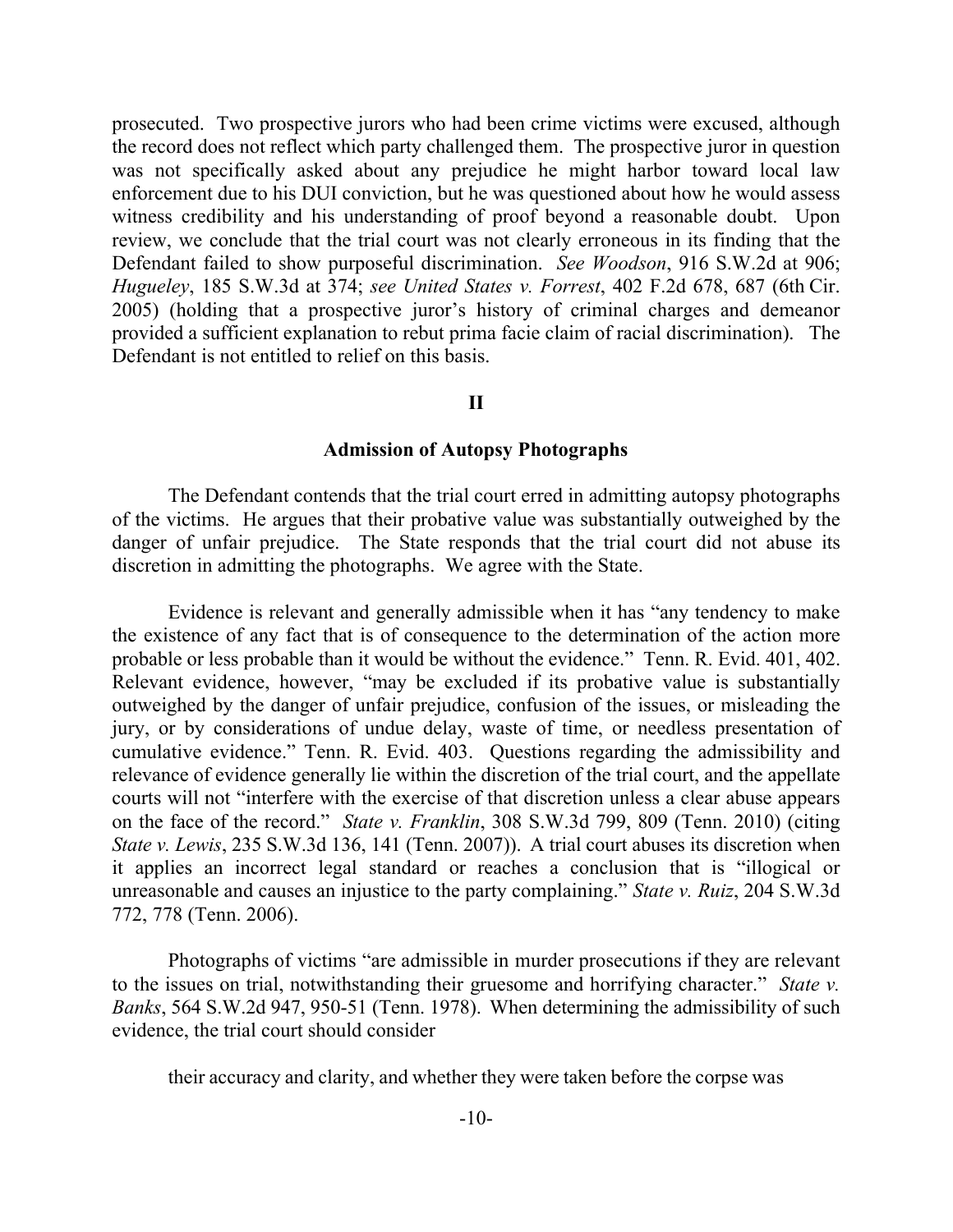moved, if the position and location of the body when found is material; the inadequacy of testimonial evidence in relating the facts to the jury; and the need for evidence to establish a prima facie case of guilt or to rebut the defendant's contentions.

*Id.* at 951. Unfair prejudice results when there is "an undue tendency to suggest [a] decision on an improper basis, commonly, though not necessarily, an emotional one." *State v. Dotson*, 450 S.W.3d 1, 91 (Tenn. 2014) (quoting *Banks*, 564 S.W.2d at 950-51).

The trial court held a pretrial hearing regarding the admissibility of the autopsy photographs, at which the court reviewed the photographs and ruled that some were admissible and that others would be excluded. The Defendant does not contend that any of the photographs the court excluded were erroneously shown to the jury.

The photographs in question depict stab wounds to the victim and the fetal victim. The photographs were taken during the autopsy, after the bodies had been cleaned. Six of the photographs depict the victim's wounds, and two depict the fetal victim's wounds. The photographs were taken at close range and are focused on the victims' stab wounds. The photographs are not repetitive because each photograph depicts a different area of the respective victims' bodies. Also, uninjured parts of the victims' bodies are not depicted. The photographs are, without a doubt, disturbing. However, they are not overly gruesome, given the nature of the victims' deaths. The paramount factual issue in this case was whether the killings were premeditated. The number and size of the wounds, their locations on the victim's body, the victim's apparent efforts to shield herself and the fetal victim from the stabbings, and the depth of the wounds into the victim's body reaching the fetal victim were all probative issues related to the question of whether the killings were premeditated. The Defendant has not shown that the trial court abused its discretion in determining that the autopsy photographs were relevant, probative, and admissible, and that any prejudicial effect did not substantially outweigh their probative value. The Defendant is not entitled to relief on this basis.

#### **III**

### **Sentencing**

#### **A. Life Without The Possibility of Parole Sentence for the Killing of the Victim**

The Defendant contends that the life without the possibility of parole sentence he received for the victim's killing violates double jeopardy because he was sentenced to life without parole for the killing of the fetal victim based upon the same set of facts. The Defendant argues that the State was permitted to seek two life without parole sentences based upon his killing the pregnant victim, effectively punishing him twice for the same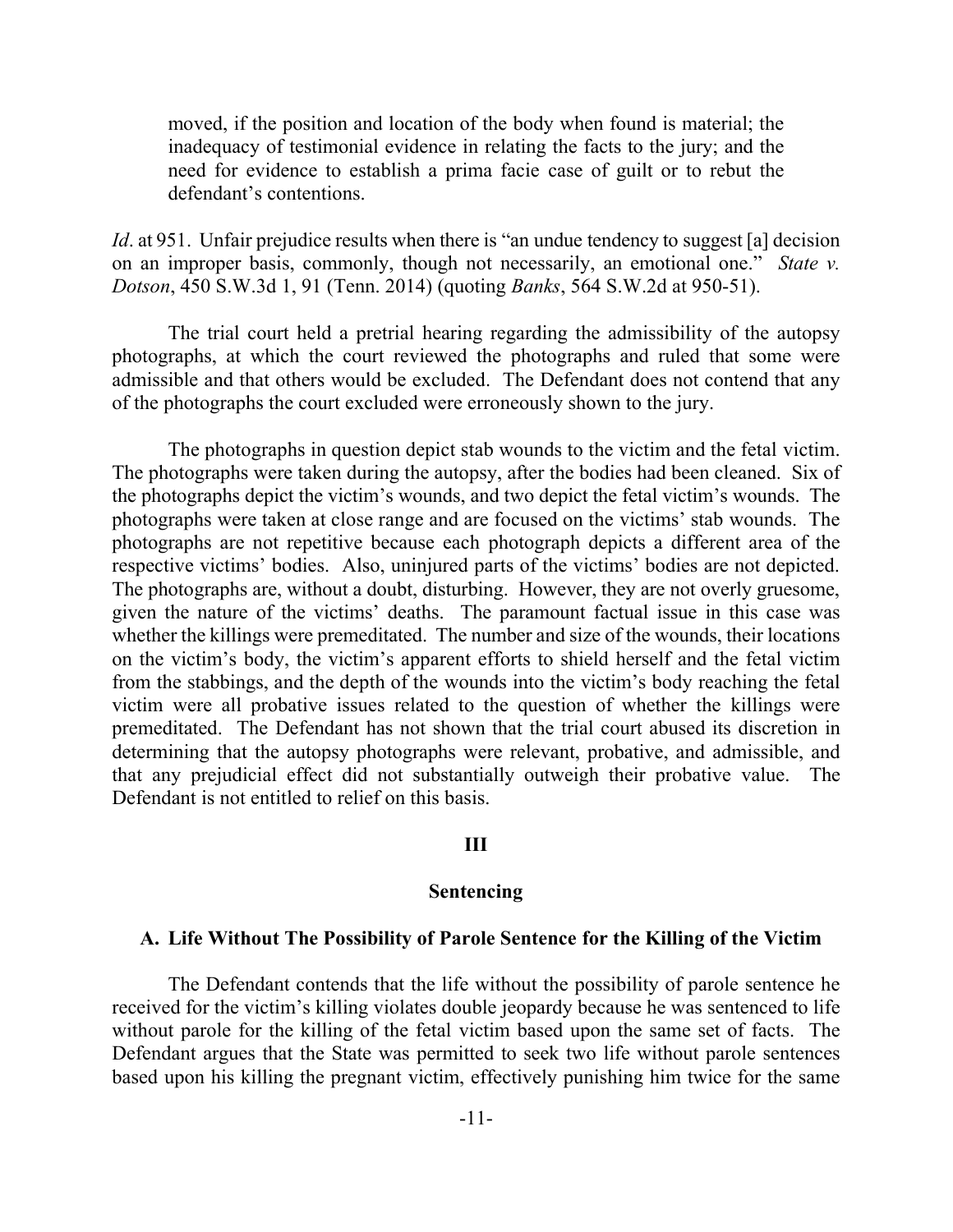conduct. The State responds that double jeopardy does not prohibit two life without parole sentences in this case. We agree with the State.

The Fifth Amendment of United States Constitution and article I, section 10 of the Tennessee Constitution provide that no person should be put "in jeopardy of life or limb" twice for the same offense. U.S. Const. amend. V, Tenn. Const. art. I, § 10. Double jeopardy principles proscribe multiple punishments for the same conduct. *See State v. Watkins*, 362 S.W.3d 530, 541-42 (Tenn. 2012).

The Double Jeopardy Clause has been interpreted as providing three separate protections: (1) protection against a second prosecution for the same offense after acquittal; (2) protection against a second prosecution for the same offense after conviction; and (3) protection against multiple punishments for the same offense.

## *Id.* at 541 (citing *North Carolina v. Pearce*, 395 U.S. 711, 717 (1969) *abrogated on other grounds by Alabama v. Smith*, 490 U.S. 794 (1989)).

The Defendant supports his argument with citations to general principles involving double jeopardy, but he has not provided any authority to support his assertion that double jeopardy prevents separate sentences of life without parole for the killing of a pregnant woman and her viable, unborn child. In the present case, the Defendant was sentenced to life without parole for the first degree murder of the victim based upon the jury's finding, "[T]he murder was committed against a pregnant woman, and the defendant intentionally killed the victim, knowing that she was pregnant[.]" *See* T.C.A. § 39-13-204(i)(16). For the first degree murder of the fetal victim, the Defendant was found guilty based upon the jury's finding, "The murder was committed against a person less than twelve (12) years of age and the defendant was eighteen (18) years of age or older[.]" *Id.* at (i)(1); *see also id.* § 39-13-214 (a) (2018) ("For the purposes of this part, 'another' and 'another person' include a human embryo or fetus at any stage of gestation in utero, when any such term refers to the victim of any act made criminal by this part."). The Defendant was convicted of two separate homicides, and he received a sentence of life without parole for each of the two killings based upon the alignment of the individual aggravating circumstances with the particular facts of each homicide. The undisputed evidence at the trial established the existence of the aggravating circumstances found by the jury as to each homicide. The Defendant has not shown that double jeopardy barred his life without parole sentence as to the first degree murder of the victim. He is not entitled to relief on this basis.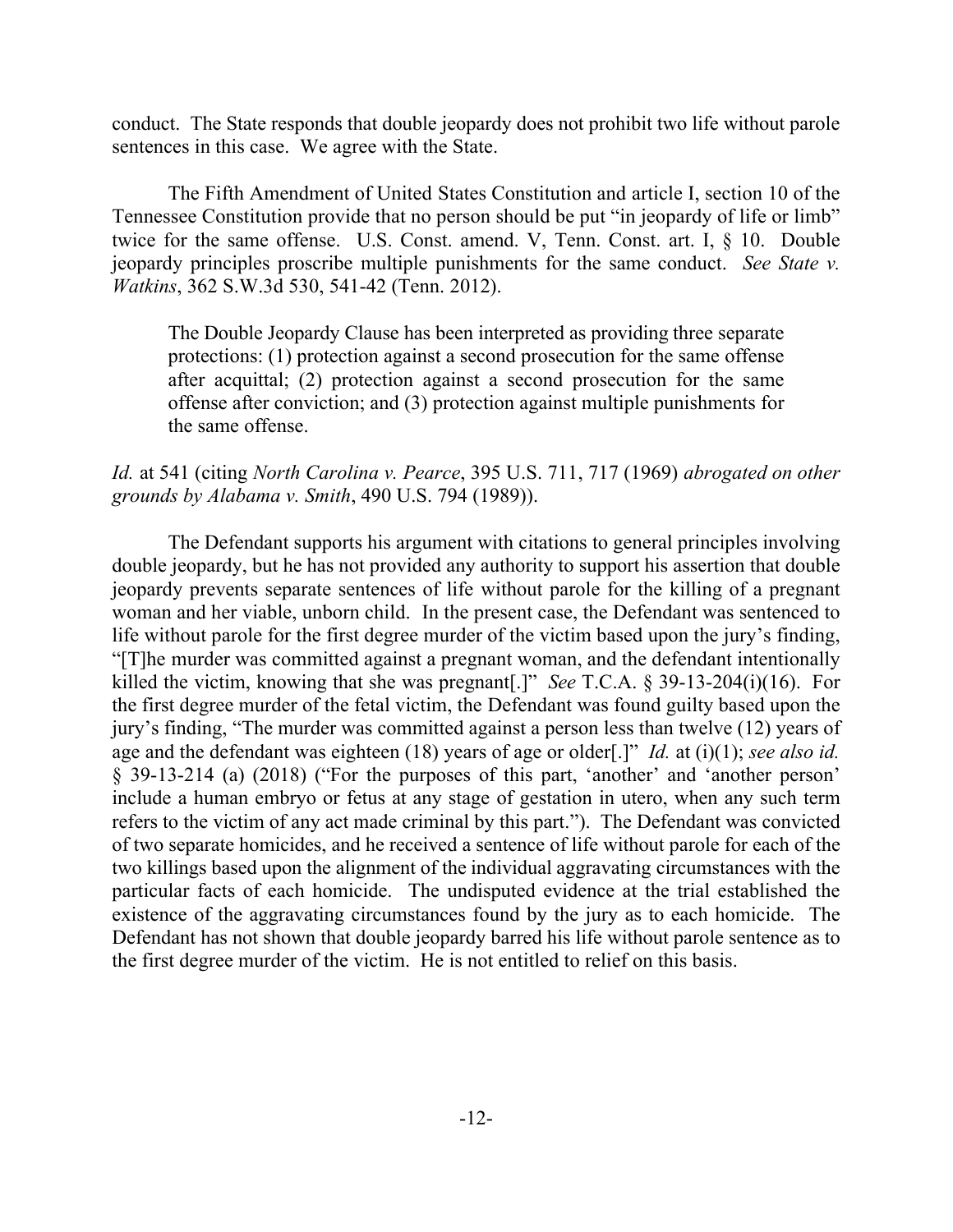#### **B. Consecutive Sentencing**

The Defendant contends that the trial court erred in imposing consecutive sentences on the basis that he is a dangerous offender. The State counters that the court did not abuse its discretion. We agree with the State.

This court reviews challenges to the length of a sentence within the appropriate sentence range "under an abuse of discretion standard with a 'presumption of reasonableness.'" *State v. Bise*, 380 S.W.3d 682, 708 (Tenn. 2012). A trial court must consider any evidence received at the trial and sentencing hearing, the presentence report, the principles of sentencing, counsel's arguments as to sentencing alternatives, the nature and characteristics of the criminal conduct, any mitigating or statutory enhancement factors, statistical information provided by the Administrative Office of the Courts as to sentencing practices for similar offenses in Tennessee, any statement that the defendant made on his own behalf, the potential for rehabilitation or treatment, and the result of the validated risk and needs assessment. T.C.A. §§ 40-35-103 (2019), -210 (2019); *State v. Ashby*, 823 S.W.2d 166, 168 (Tenn. 1991); *State v. Moss*, 727 S.W.2d 229, 236 (Tenn. 1986); *State v. Taylor*, 744 S.W.2d 919 (Tenn. Crim. App. 1987)); *see* T.C.A. § 40-35-102 (2019).

An abuse of discretion with a presumption of reasonableness standard applies to the imposition of consecutive sentences. *State v. Pollard*, 432 S.W.3d 851, 859 (Tenn. 2013). A trial court has broad discretion in determining whether to impose consecutive service. *Id.* A trial court may impose consecutive sentencing if it finds by a preponderance of the evidence that one criterion is satisfied in Tennessee Code Annotated section 40-35- 115(b)(1)-(7) (2019). In determining whether to impose consecutive sentences, though, a trial court must ensure the sentence is "no greater than that deserved for the offense committed" and is "the least severe measure necessary to achieve the purposes for which the sentence is imposed." T.C.A. § 40-35-103(2), (4) (2019); *see State v. Desirey*, 909 S.W.2d 20, 33 (Tenn. Crim. App. 1995).

In imposing consecutive sentences, the trial court found that the Defendant was a dangerous offender whose behavior indicated little to no regard for human life. *See* T.C.A. § 40-35-115(b)(4). In order to impose consecutive sentences on the basis that a defendant is "a dangerous offender whose behavior indicates little or no regard for human life and no hesitation about committing a crime in which the risk to human life is high," a trial court must also find that the sentences "are reasonably related to the severity of the offenses" and "are necessary in order to protect the public from further criminal acts" by the defendant. *State v. Wilkerson*, 905 S.W.2d 933, 938 (Tenn. 1995); *see State v. Moore*, 942 S.W.2d 570, 574 (Tenn. Crim. App. 1996). The record reflects that the court made the appropriate *Wilkerson* findings, noting the Defendant's prior criminal history, the deception and manipulation he used to commit the present offenses, and the extent of the